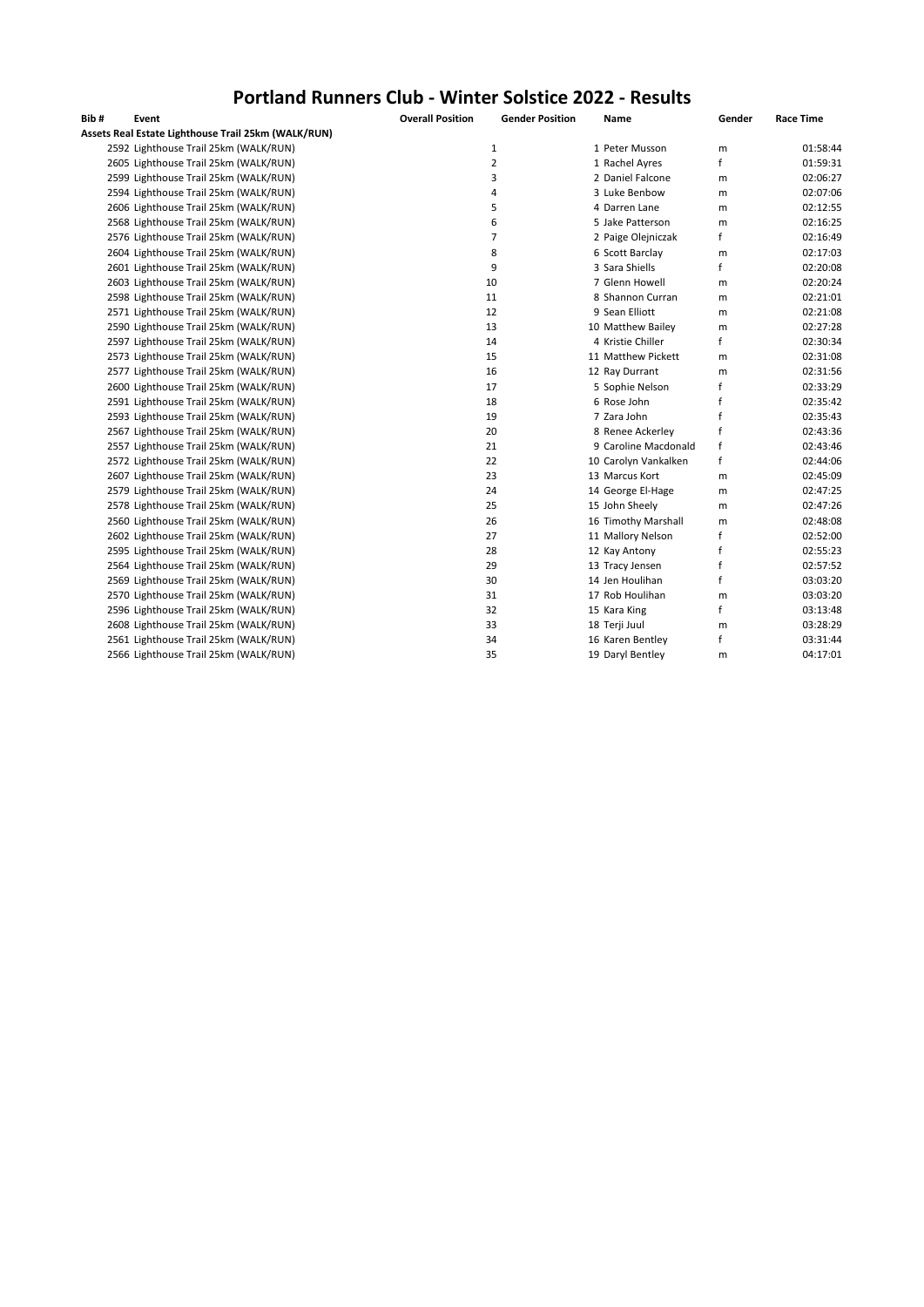## **Portland Runners Club - Winter Solstice 2022 - Results**

| Bib# | Event                                       | <b>Overall Position</b> | <b>Gender Position</b> | Name                     | Gender            | <b>Race Time</b> |
|------|---------------------------------------------|-------------------------|------------------------|--------------------------|-------------------|------------------|
|      | Worley Lighthouse-to-Lighthouse 15km (RUN)  |                         |                        |                          |                   |                  |
|      | 1519 Lighthouse-to-Lighthouse 15km (RUN)    | $\mathbf 1$             |                        | 1 Richard Gleisner       | m                 | 00:57:19         |
|      | 1478 Lighthouse-to-Lighthouse 15km (RUN)    | $\overline{2}$          |                        | 2 James Lindsey          | m                 | 01:02:38         |
|      | 1475 Lighthouse-to-Lighthouse 15km (RUN)    | 3                       |                        | 3 Joshua Frichot         | m                 | 01:04:51         |
|      | 1483 Lighthouse-to-Lighthouse 15km (RUN)    | 4                       |                        | 4 Roscoe Hine            | m                 | 01:06:50         |
|      | 1493 Lighthouse-to-Lighthouse 15km (RUN)    | 5                       |                        | 5 Clinton Foster         | m                 | 01:07:52         |
|      | 1523 Lighthouse-to-Lighthouse 15km (RUN)    | 6                       |                        | 6 Mark Chivers           | m                 | 01:11:03         |
|      | 1499 Lighthouse-to-Lighthouse 15km (RUN)    | 7                       |                        | 7 Gregor Mitchell        | m                 | 01:12:40         |
|      | 1485 Lighthouse-to-Lighthouse 15km (RUN)    | 8                       |                        | 8 Geoff Wiffen           | m                 | 01:15:12         |
|      | 1502 Lighthouse-to-Lighthouse 15km (RUN)    | 9                       |                        | 9 Ben Church             | m                 | 01:15:22         |
|      | 1479 Lighthouse-to-Lighthouse 15km (RUN)    | 10                      |                        | 1 Brooke Green           | f                 | 01:16:08         |
|      | 1509 Lighthouse-to-Lighthouse 15km (RUN)    | 11                      |                        | 10 Isaac Martin          | m                 | 01:16:17         |
|      | 1501 Lighthouse-to-Lighthouse 15km (RUN)    | 12                      |                        | 2 Jessica-Anne Hayes     | f                 | 01:17:33         |
|      | 1522 Lighthouse-to-Lighthouse 15km (RUN)    | 13                      |                        | 11 Trevor Carr           | m                 | 01:19:23         |
|      | 1504 Lighthouse-to-Lighthouse 15km (RUN)    | 14                      |                        | 12 Connor Rutherford     | m                 | 01:20:29         |
|      | 1500 Lighthouse-to-Lighthouse 15km (RUN)    | 15                      |                        | 13 Alexei Georgiou       |                   | 01:21:42         |
|      |                                             |                         |                        |                          | m<br>f            |                  |
|      | 1498 Lighthouse-to-Lighthouse 15km (RUN)    | 16                      |                        | 3 Louise Abraham         |                   | 01:22:32         |
|      | 1494 Lighthouse-to-Lighthouse 15km (RUN)    | 17                      |                        | 14 Ken Banks             | m                 | 01:23:32         |
|      | 1518 Lighthouse-to-Lighthouse 15km (RUN)    | 18                      |                        | 4 Charlene Wiggett       | f                 | 01:23:33         |
|      | 1496 Lighthouse-to-Lighthouse 15km (RUN)    | 19                      |                        | 15 Sinaway Georgiou      | m                 | 01:25:33         |
|      | 1503 Lighthouse-to-Lighthouse 15km (RUN)    | 20                      |                        | 16 Crispian Fitzhardinge | m                 | 01:26:08         |
|      | 1513 Lighthouse-to-Lighthouse 15km (RUN)    | 21                      |                        | 5 Jenny Stone            | f                 | 01:28:04         |
|      | 1514 Lighthouse-to-Lighthouse 15km (RUN)    | 22                      |                        | 6 Renee Johnson          | f                 | 01:28:08         |
|      | 1516 Lighthouse-to-Lighthouse 15km (RUN)    | 23                      |                        | 17 Paul Fittock          | m                 | 01:28:36         |
|      | 1470 Lighthouse-to-Lighthouse 15km (RUN)    | 24                      |                        | 18 Michael Davey         | m                 | 01:29:43         |
|      | 1484 Lighthouse-to-Lighthouse 15km (RUN)    | 25                      |                        | 19 Gary Light            | m                 | 01:30:21         |
|      | 1487 Lighthouse-to-Lighthouse 15km (RUN)    | 26                      |                        | 20 Nathanial Boersma     | m                 | 01:30:42         |
|      | 1520 Lighthouse-to-Lighthouse 15km (RUN)    | 27                      |                        | 21 Corey Bailey          | m                 | 01:31:38         |
|      | 1492 Lighthouse-to-Lighthouse 15km (RUN)    | 28                      |                        | 22 Matthew Watson        | m                 | 01:32:32         |
|      | 1476 Lighthouse-to-Lighthouse 15km (RUN)    | 29                      |                        | 23 Craig White           | m                 | 01:34:30         |
|      | 1491 Lighthouse-to-Lighthouse 15km (RUN)    | 30                      |                        | 24 Michael Thackeray     | m                 | 01:35:25         |
|      | 1515 Lighthouse-to-Lighthouse 15km (RUN)    | 31                      |                        | 7 Lauren Watson          | f                 | 01:39:06         |
|      | 1508 Lighthouse-to-Lighthouse 15km (RUN)    | 32                      |                        | 25 Xavier Couch          | m                 | 01:40:49         |
|      | 1481 Lighthouse-to-Lighthouse 15km (RUN)    | 33                      |                        | 8 Kate Haberfield        | f                 | 01:40:50         |
|      | 1507 Lighthouse-to-Lighthouse 15km (RUN)    | 34                      |                        | 9 Emma Couch             | $\mathsf f$       | 01:44:21         |
|      | 1506 Lighthouse-to-Lighthouse 15km (RUN)    | 35                      |                        | 10 Wendy Bailey          | f                 | 01:49:11         |
|      | 1511 Lighthouse-to-Lighthouse 15km (RUN)    | 36                      |                        | 26 William Steele        | m                 | 01:49:11         |
|      | 1482 Lighthouse-to-Lighthouse 15km (RUN)    | 37                      |                        | 27 David McIntyre        | m                 | 01:56:48         |
|      | Worley Lighthouse-to-Lighthouse 15km (WALK) |                         |                        |                          |                   |                  |
|      | 563 Lighthouse-to-Lighthouse 15km (WALK)    | $\mathbf 1$             |                        | 1 Darryl Trezise         | m                 | 02:02:04         |
|      | 562 Lighthouse-to-Lighthouse 15km (WALK)    | $\overline{2}$          |                        | 1 Leanne Smith           | f                 | 02:06:07         |
|      | 561 Lighthouse-to-Lighthouse 15km (WALK)    | 3                       |                        | 2 Eva Barr               | f                 | 02:06:07         |
|      | 568 Lighthouse-to-Lighthouse 15km (WALK)    | 4                       |                        | 2 Dale Mibus             | m                 | 02:08:10         |
|      | 567 Lighthouse-to-Lighthouse 15km (WALK)    | 5                       |                        | 3 Cara Williamson        | f                 | 02:08:11         |
|      | 565 Lighthouse-to-Lighthouse 15km (WALK)    | 6                       |                        | 4 Peta Finnegan          | f                 | 02:10:53         |
|      | 555 Lighthouse-to-Lighthouse 15km (WALK)    | 7                       |                        | 5 Everon Pye             | f                 | 02:12:35         |
|      |                                             | 8                       |                        |                          | $\mathsf f$       |                  |
|      | 571 Lighthouse-to-Lighthouse 15km (WALK)    |                         |                        | 6 Sue Adamson            |                   | 02:14:07         |
|      | 570 Lighthouse-to-Lighthouse 15km (WALK)    | 9                       |                        | 7 Margaret Garde         | f<br>$\mathsf{f}$ | 02:14:07         |
|      | 560 Lighthouse-to-Lighthouse 15km (WALK)    | 10                      |                        | 8 Bernadette Gibbons     |                   | 02:15:58         |
|      | 569 Lighthouse-to-Lighthouse 15km (WALK)    | 11                      |                        | 9 Natalie James          | f                 | 02:15:58         |
|      | 559 Lighthouse-to-Lighthouse 15km (WALK)    | 12                      |                        | 10 Anitra Hollander      | f                 | 02:15:58         |
|      | 564 Lighthouse-to-Lighthouse 15km (WALK)    | 13                      |                        | 11 Lana Eichler          | f                 | 02:34:32         |